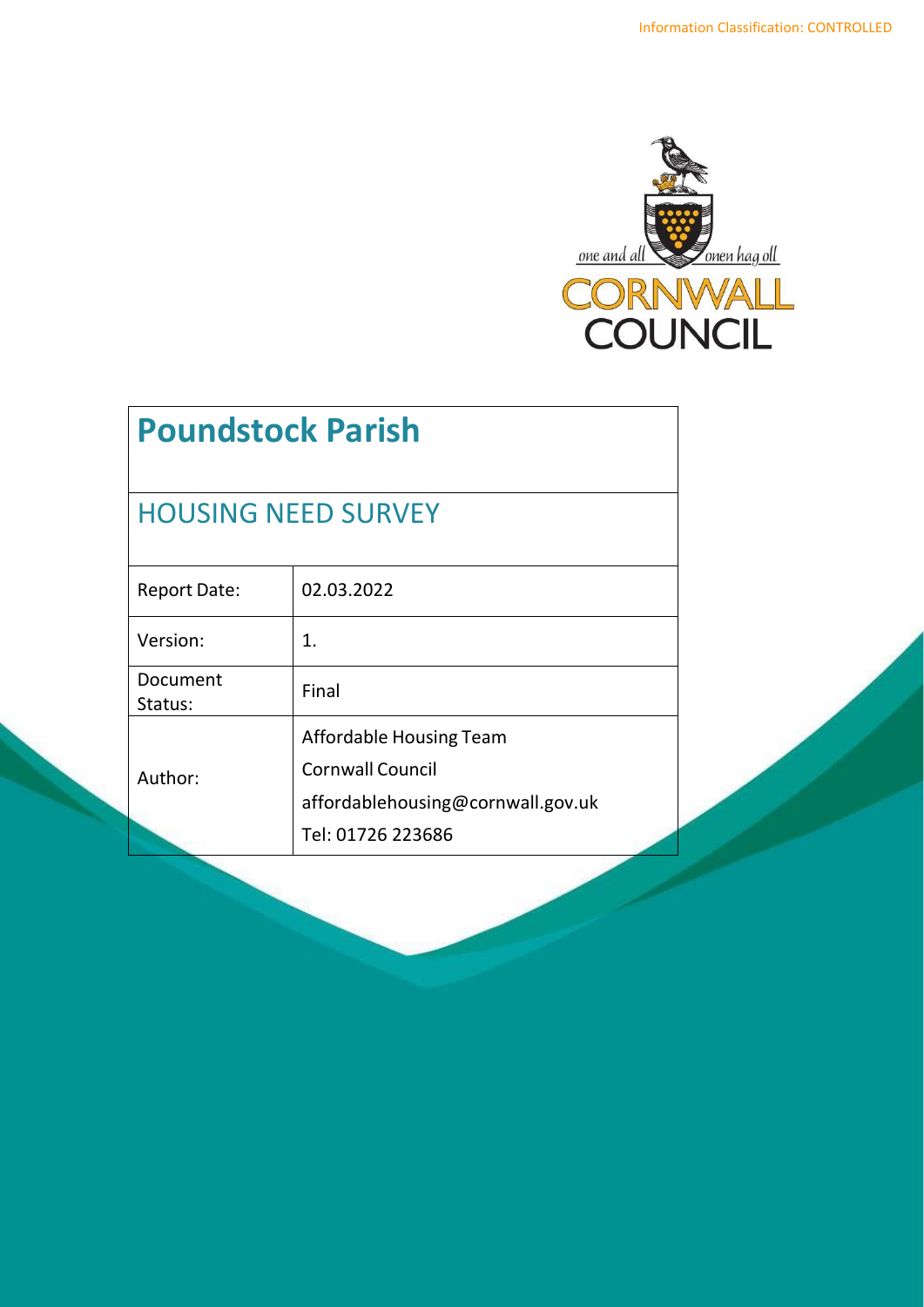## **Contents**

| 1.   |      |                                                                          |
|------|------|--------------------------------------------------------------------------|
| 1.2. |      |                                                                          |
| 2.   |      |                                                                          |
|      | 2.1  |                                                                          |
|      | 2.2. |                                                                          |
|      | 2.3. | Households registered with Help to Buy South - Affordable home ownership |
|      | need |                                                                          |
|      |      |                                                                          |
|      | 3.1. |                                                                          |
|      | 3.2. |                                                                          |
|      | 3.3. |                                                                          |
|      | 3.4. |                                                                          |
|      |      |                                                                          |
|      | 4.1. |                                                                          |
|      | 4.2. |                                                                          |
|      | 4.3. |                                                                          |
|      | 4.4. |                                                                          |
| 5.   |      |                                                                          |
|      | 5.1. |                                                                          |
|      | 5.2. |                                                                          |
|      |      |                                                                          |
|      |      |                                                                          |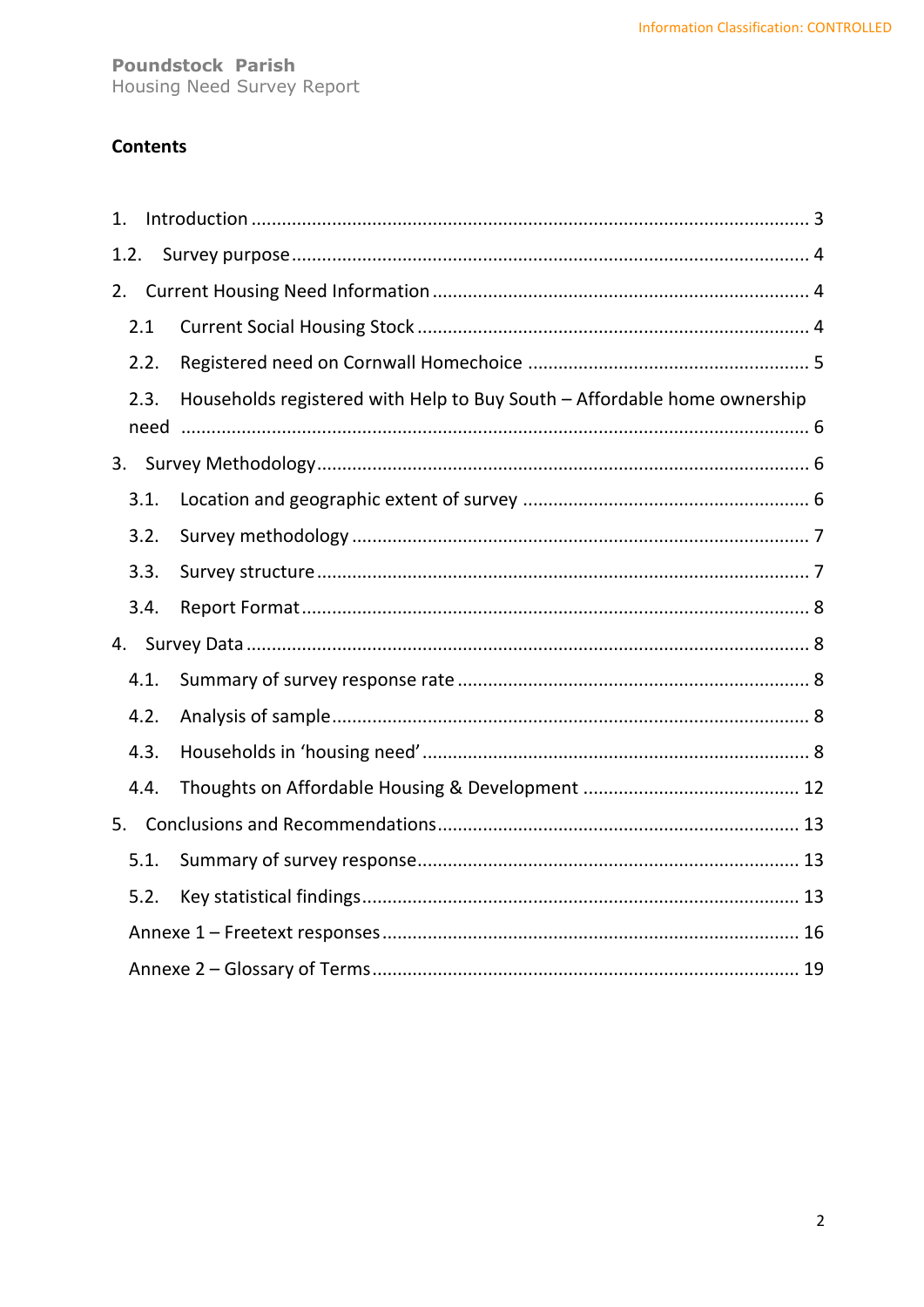## <span id="page-2-0"></span>**1. Introduction**

**1.1.1.** Cornwall Council generally determines local housing need at parish level through statistics generated by the Cornwall Homechoice register. This is a comprehensive database, operated by the Council, of all those households that are seeking an affordable rented home in Cornwall. Similarly, Help to Buy South keeps a register of all those looking to buy an affordable home in Cornwall.

**1.1.2.** In some circumstances (particularly in rural areas), it can be useful for the [Affordable Housing Team](http://www.cornwall.gov.uk/housing/affordable-housing/housing-needs-surveys-and-reports/)<sup>1</sup> to supplement its existing Homechoice data with additional information from a localised Housing Need Survey. Housing Need Surveys provide a wealth of additional information from households within a specific area, on important issues such as the level of support for a proposed development. They can also provide further detail on the types of homes required by local people (both market and affordable) and are particularly useful in highlighting additional 'hidden' housing need that hasn't been identified through the Homechoice database.

**1.1.3.** Housing Need Surveys are therefore a useful 'snapshot' of the local need situation at a given point in time and can complement the existing housing need information held by the Council. They are generally undertaken by the Affordable Housing Team, for the benefit of the Local Planning Authority. However, they can also be a useful tool for parish councils and [Neighbourhood Development Plan](https://www.cornwall.gov.uk/planning-and-building-control/neighbourhood-planning/) (NDP)<sup>2</sup> groups in assessing their housing needs and priorities.

**1.1.4.** However, a Housing Need Survey's accuracy and relevance will reduce substantially over time as, unlike the Homechoice and Help to Buy South registers, they are not updated when households' circumstances change. Consequently, the Affordable Housing Team considers them useful in specific circumstances where additional information is required on the type and scale of housing needed in an area. However, this is in circumstances where they complement the existing housing need data or provide additional qualitative information. They should not replace information from Homechoice, and parish councils should always request up to date housing need information from the Affordable Housing Team, rather than rely on an historic Housing Need Survey.

<sup>1</sup> Cornwall Council; Affordable Housing - www.cornwall.gov.uk/housing/affordable-housing/

<sup>&</sup>lt;sup>2</sup> Cornwall Council Neighbourhood Development – https://www.cornwall.gov.uk/planning-and-buildingcontrol/neighbourhood-planning/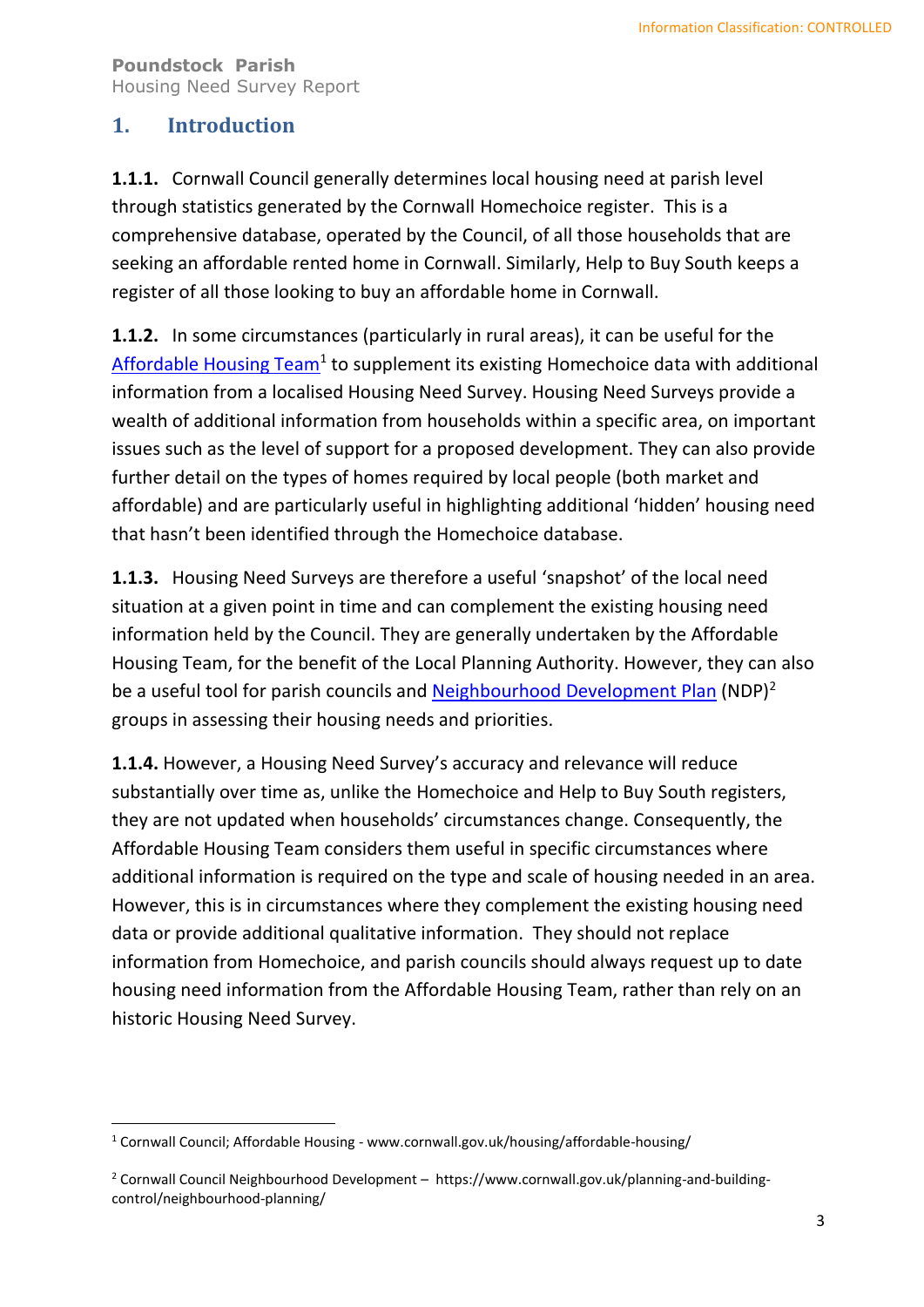#### <span id="page-3-0"></span>**1.2. Survey purpose**

**1.2.1.** Poundstock is currently preparing a Neighbourhood Development Plan, which will provide the evidence to set out local planning policies for the parish. In preparing this plan it is very important to understand what housing is required to meet the local needs of the communities over the plan period. As the Poundstock NDP working group further develops the plan it will continue to engage with the community.

## <span id="page-3-1"></span>**2. Current Housing Need Information**

#### <span id="page-3-2"></span>**2.1 Current Social Housing Stock**

**2.1.1** It is important to consider housing need in the context of current provision of affordable<sup>3</sup> housing stock. The average percentage of all dwellings that are social housing stock in England as of March 2018 is 17%<sup>4</sup>. In Cornwall the current percentage is 11%.

**2.1.2** The current level of estimated affordable rented stock for Cornwall is 11%<sup>5</sup> and for Poundstock parish it is 5%.<sup>6</sup> The current percentage for all Cornwall rural parishes is 8%.

**2.1.3** Purely for illustrative purposes, Council Tax records as of January 2021 detail 542 households registered for Council Tax in the parish. The current total number of affordable rented stock in the parish as of April 2020 is recorded as 26, (5%). To increase the current affordable rented stock to 8% it would require 17 additional, affordable rented properties to be built in the parish.

**2.1.4** To further put this into context, Cornwall affordable housing completions data has recorded 8 new affordable homes being delivered within the parish for the period April 2009 to April 2021.

6 Figure calculated from affordable rented stock information as of May 2021 and Council Tax dwelling stock January 2021

 $3$  Affordable housing definition – housing for sale or rent, for those whose needs are not met by the market (including housing that provides a subsidised route to home ownership and/or is for essential workers). For further information:

<https://www.gov.uk/guidance/national-planning-policy-framework/annex-2-glossary>

<sup>4</sup> ONS Subnational estimates of dwellings and households by tenure, England 2020 [https://www.ons.gov.uk/peoplepopulationandcommunity/housing/articles/researchoutputssubnationaldwelling](https://www.ons.gov.uk/peoplepopulationandcommunity/housing/articles/researchoutputssubnationaldwellingstockbytenureestimatesengland2012to2015/latest) [stockbytenureestimatesengland2012to2015/latest](https://www.ons.gov.uk/peoplepopulationandcommunity/housing/articles/researchoutputssubnationaldwellingstockbytenureestimatesengland2012to2015/latest)

<sup>5</sup> As per 2011 Census table KS402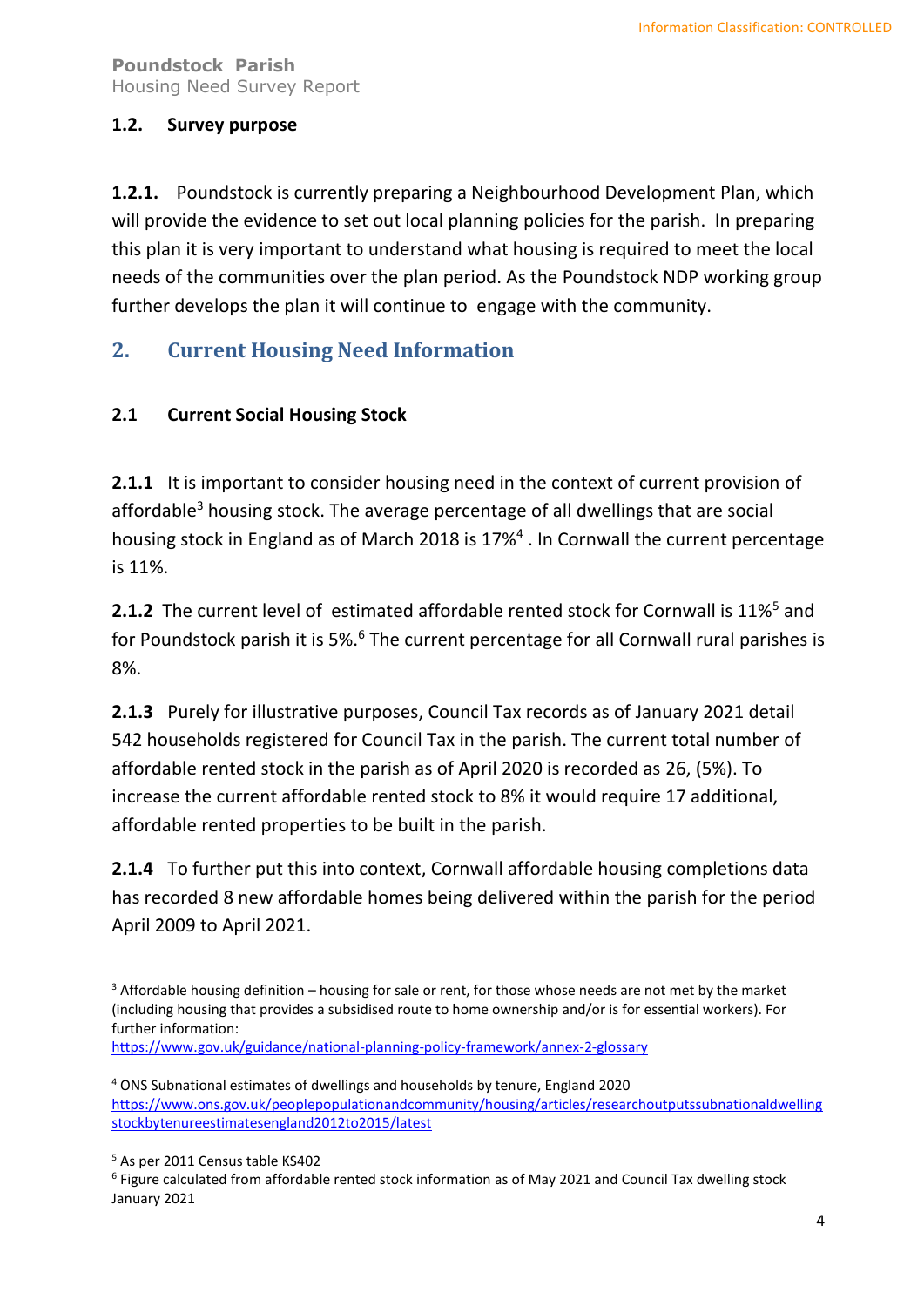#### <span id="page-4-0"></span>**2.2. Registered need on Cornwall Homechoice**

**2.2.1.** At the time of writing this report, Cornwall Homechoice indicates a total of 18 households with a local connection to the parish of Poundstock, who are principally seeking affordable rented housing. Of the 18 households, 6 households have stated a preference for living in the parish. It should be noted that householder preference is often aspirational and can change with time and circumstance, including the availability of new affordable homes in an area and is not a substitute for eligible housing need.

**2.2.2.** A breakdown of the local housing need profile is provided in Figure 2 below, which has been separated by bedroom requirements and priority need banding and Local Connection criteria:



**Figure 2 – Summary of Homechoice register – Affordable rented homes need**

Of the above 18 households in need 4 of them have members of 55 years and above and need a 1 bedroom property.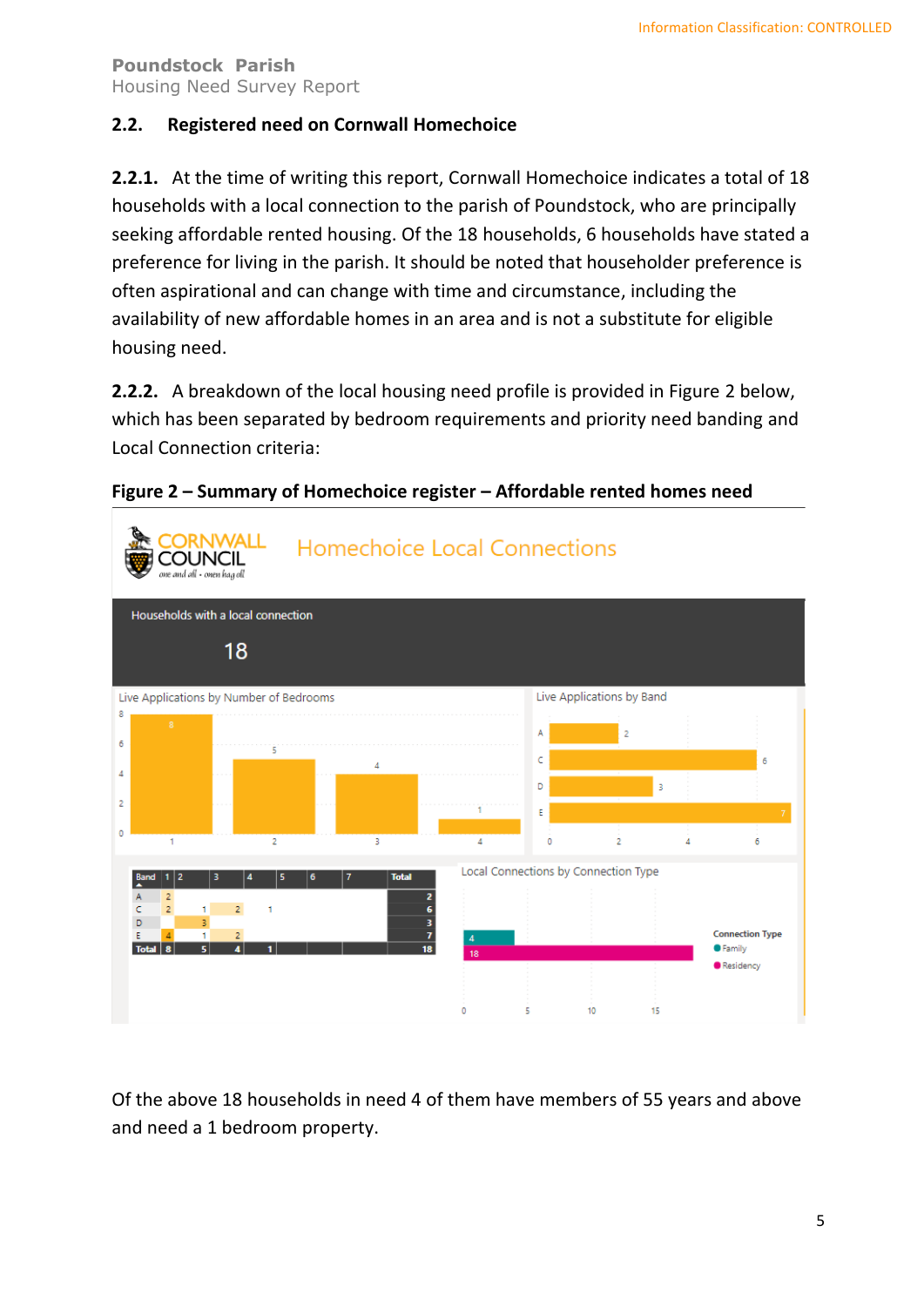## <span id="page-5-0"></span>**2.3. Households registered with Help to Buy South – Affordable home ownership need**

Most recent "Rightmove"<sup>7</sup> information for Poundstock details:

*"Properties in Poundstock had an overall average price of £382,250 over the last year.*

*The majority of sales in Poundstock during the last year were detached properties, selling for an average price of £391,667. Semi detached properties sold for an average of £354,000."*

**2.3.1.** [The Help to Buy South register](https://www.helptobuyagent3.org.uk/)<sup>8</sup> as of November 2021 identified there is 1 household registered seeking low-cost home ownership in the parish.

**2.3.2.** Local connection eligibility is not verified by Help to Buy South at the point of application and therefore this is only an indication of demand. As there has been limited affordable housing development in the parish since at least 2009 (8 units in total), it is possible households do not indicate they wish to live in the Parish as they believe there is unlikely to be delivery of new affordable homes.

## <span id="page-5-1"></span>**3. Survey Methodology**

#### <span id="page-5-2"></span>**3.1. Location and geographic extent of survey**

**3.1.1**. The parish of Poundstoack is located on the north coast of Cornwall between Bude and Crackington Haven and covers an area approximately 4,900 acres. The parish has Marhamchurch on the north; Week St Mary on the east; Jacobstow and St Gennys on the south; and the sea on the west. It is bisected by the A39, running on a north south axis. The parish is made up of dispersed settlements and hamlets, within a mainly agricultural and rural area. The largest settlement is on the coast at Widemouth Bay, in the north of the parish, with the remainder being primarily small farms and hamlets scattered throughout the parish. As of January 2021, there were 542 dwellings paying Council Tax and the 2011 Census data recorded 376 households. 2019 population estimate from the Office National Statistics for Poundstock is 899 with the following breakdown by age group compared with that of Cornwall as a whole.

This material was last updated on 18<sup>th</sup> January 2022

 $^7$  English and Welsh house price data is publicly available information produced by the HM Land Registry.

<sup>8</sup> Help to Buy South – register for affordable home ownership https://www.helptobuyagent3.org.uk/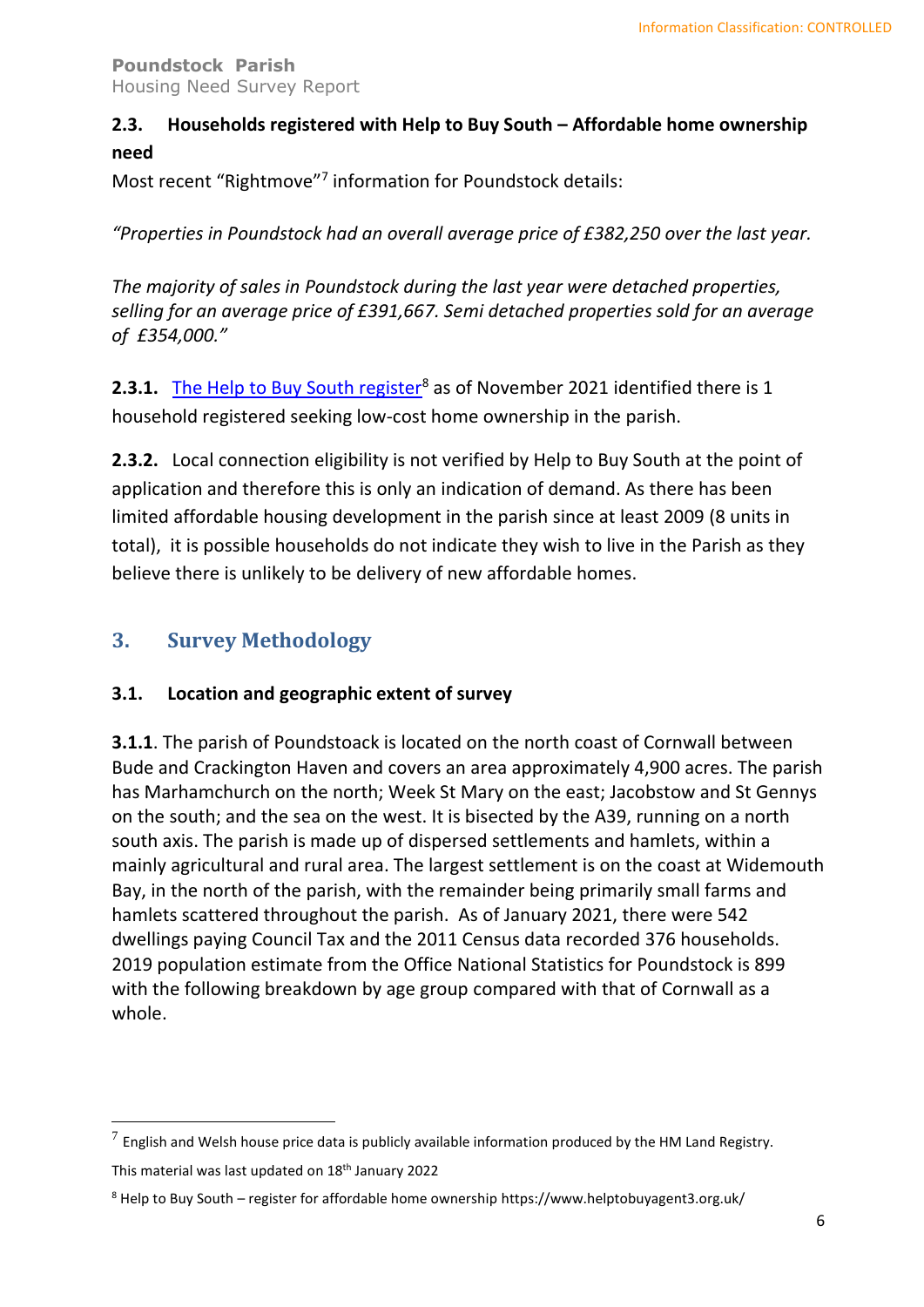

## %age Population by Age Band - Poundstock v Cornwall 2019 **Population Estimate**

#### <span id="page-6-0"></span>**3.2. Survey methodology**

**3.2.1.** The survey was undertaken by the Affordable Housing Team at Cornwall Council, in partnership with Poundstock Parish Council. It ran for 6 weeks from 8th November 2021 through to 19<sup>th</sup> December 2021. Households received a letter inviting them to complete the online questionnaire or request and complete a paper copy of the survey to return to the Council.

#### <span id="page-6-1"></span>**3.3. Survey structure**

**3.3.1.** The survey format was in accordance with the Council's model questionnaire.

Topics within the survey included:

- Whether the respondent was in need of affordable housing.
- Whether they were currently living in the parish.
- The composition of a respondent's household.
- The type and tenure of their current home, as well as the length of time they had been living in the property.
- Whether their home included any special adaptations.
- Whether any members of the household have had to leave the parish.
- The type of connection the household had with the parish.
- How urgently the household needed to move, and why.
- Where the household would like to live, and the type of property required.
- Whether the respondent is already registered with either Homechoice or Help to Buy South.
- General equalities monitoring questions.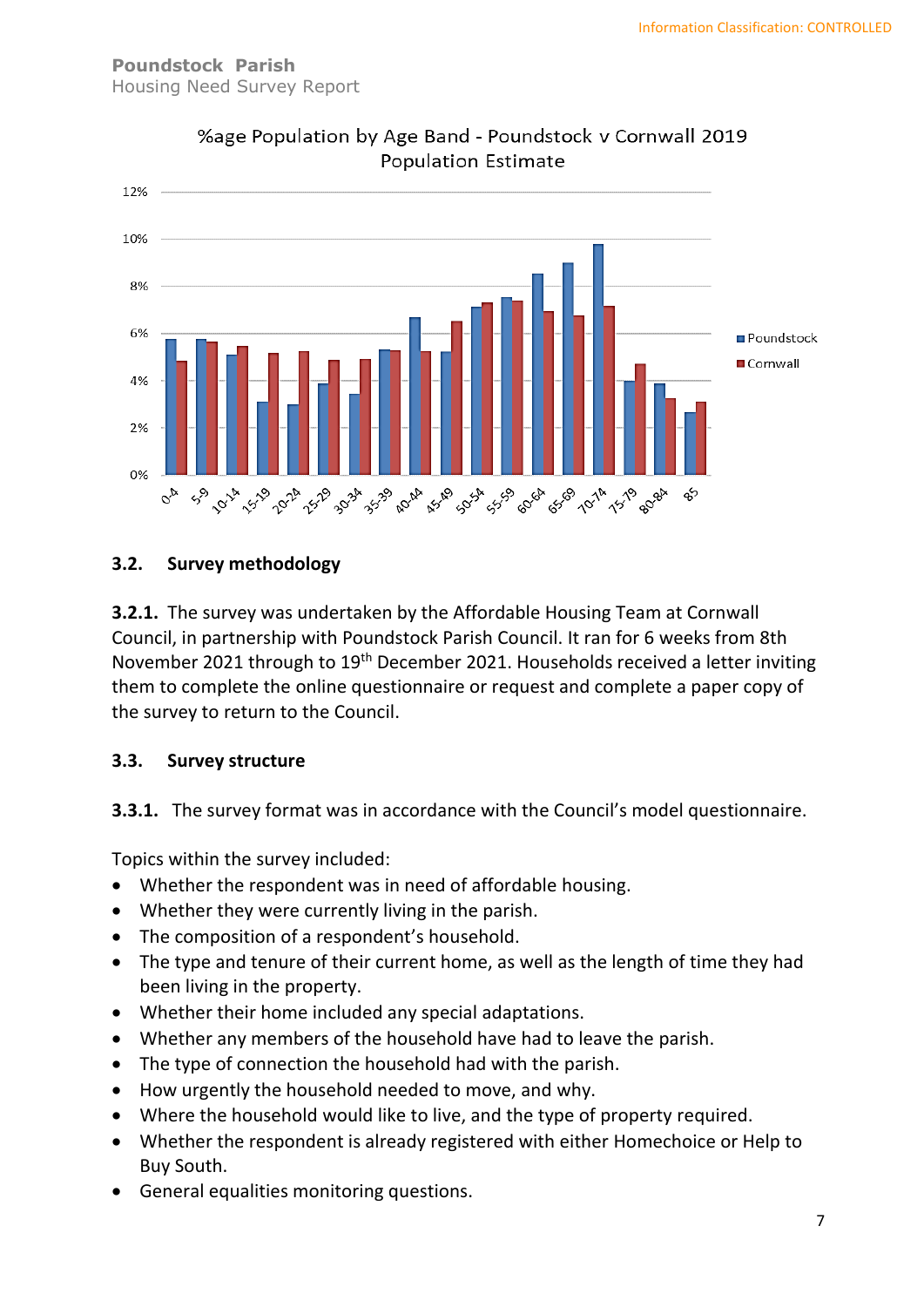#### <span id="page-7-0"></span>**3.4. Report Format**

**3.4.1.** The remainder of this report will analyse the results of responses to the Housing Need Survey. For ease of reference, responses from those that were not in housing need (the 'generic' questions) will be reported separately to those that indicated that they are in 'housing need'.

**3.4.2.** In accordance with Cornwall Council standard procedures, the survey asked a number of additional questions relating to equalities monitoring. These are only for Council-use and have no bearing upon the outcome of this survey. As a result, analysis of these will not be reported specifically in this report.

## <span id="page-7-1"></span>**4. Survey Data**

#### <span id="page-7-2"></span>**4.1. Summary of survey response rate**

**4.1.1.** The Housing Needs letter went out to **542** addresses in the parish. At the closing point of the survey, the Affordable Housing Team recorded **92** responses in total. This is equal to an overall response rate of **17%**. Housing needs surveys undertaken in Cornwall over the last couple of years have recorded response rates of between 10% and 21%.

**4.1.2.** The information provides useful data on the extent housing need in the parish. The Affordable Housing Team considers this to be a statistically significant survey and it is recommended that the conclusions drawn from the analysis be used to inform both the Parish Council and the Local Planning Authority with regards to housing needs in the parish.

#### <span id="page-7-3"></span>**4.2. Analysis of sample**

**4.2.1.** All 92 surveys were completed but not all questions were answered as not all are set to mandatory.

**4.2.2.** As outlined above, the survey was split to capture information on those households that considered themselves to be in **'housing need'**, as well as seeking general information on those respondents not in need.

#### <span id="page-7-4"></span>**4.3. Households in 'housing need'**

**4.3.1.** This report will mainly focus on those households that responded on the basis of being in housing need. This was covered by questions 15 to 28, **19** households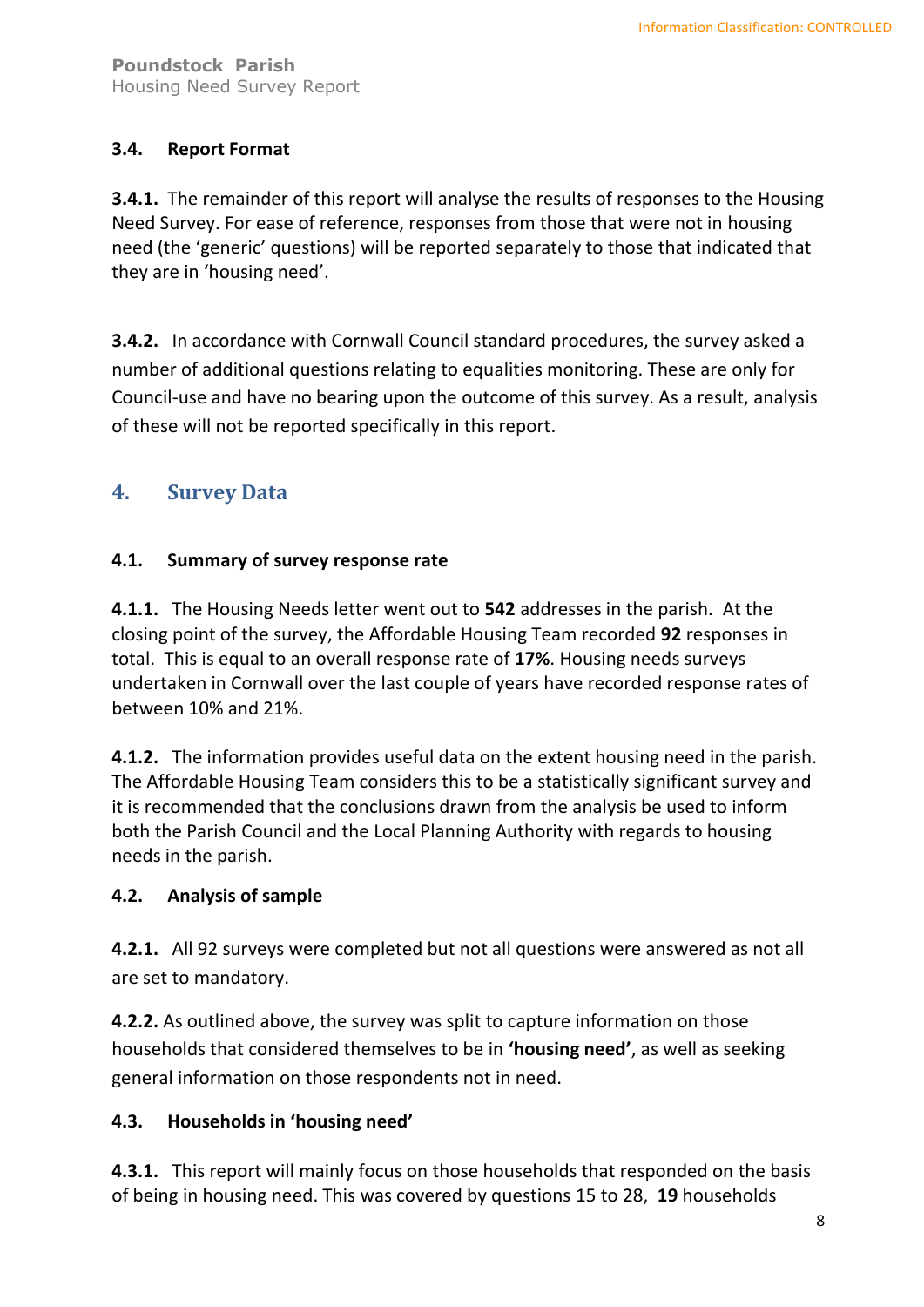responded at the start of this section. In addition, all respondents' thoughts on Affordable Housing development are covered in Section 5 of this report.

#### **4.3.2. Current housing circumstance**

19 respondents answered this question. For ease percentages are rounded. Respondents were asked whether the household needing to move owned or rented their current home, of note:

- a) **32** % (6) were in private rented
- b) **26%** (5) were in living with friends or relatives
- c) **16%** (3) owned with a mortgage or loan
- d) **11%** (2) owned outright

e) **5%** (1) each for Renting from Housing Association / Renting from the Council / Tied or linked to job / Owned with a mortgage or loan

#### **4.3.3. Local connection**

This question asked respondents to identify the type of local connections that they had to the parish. The options were either yes or no to having lived in the parish for 3 yrs.; worked in the parish for 3 yrs. or more; previously lived in the parish for 5 yrs. or more; or, have a family member who has lived in the parish for 5 yrs. or more.

Of the nineteen respondents who answered this question; 18 **(95%)** stated that they meet the local connection to the parish.

#### **4.3.4. Reasons why a move is required – (multiple answers selected)**

Nineteen respondents answered the question. Respondents were able to select all reasons that applied to them. The most common answers were:

- Living with friends/family and would like to live independently **42%** (8)
- Currently renting but would like to buy **26%** (5)
- Current home is too small/Other **21%** (4)
- A problem with the condition of the existing home **16%** (3)

No further details were provided re "other".

#### **4.3.5. How soon households need to move home**

Nineteen respondents answered this question with the majority of households **74%** (14) needing to move home within 2yrs. The remaining respondents **26%** (5) stated that they need to move within 2-5yrs.

#### **4.3.6. Where households would like to live**

Nineteen respondents answered this question with all of them stating they would want to live anywhere in the Parish.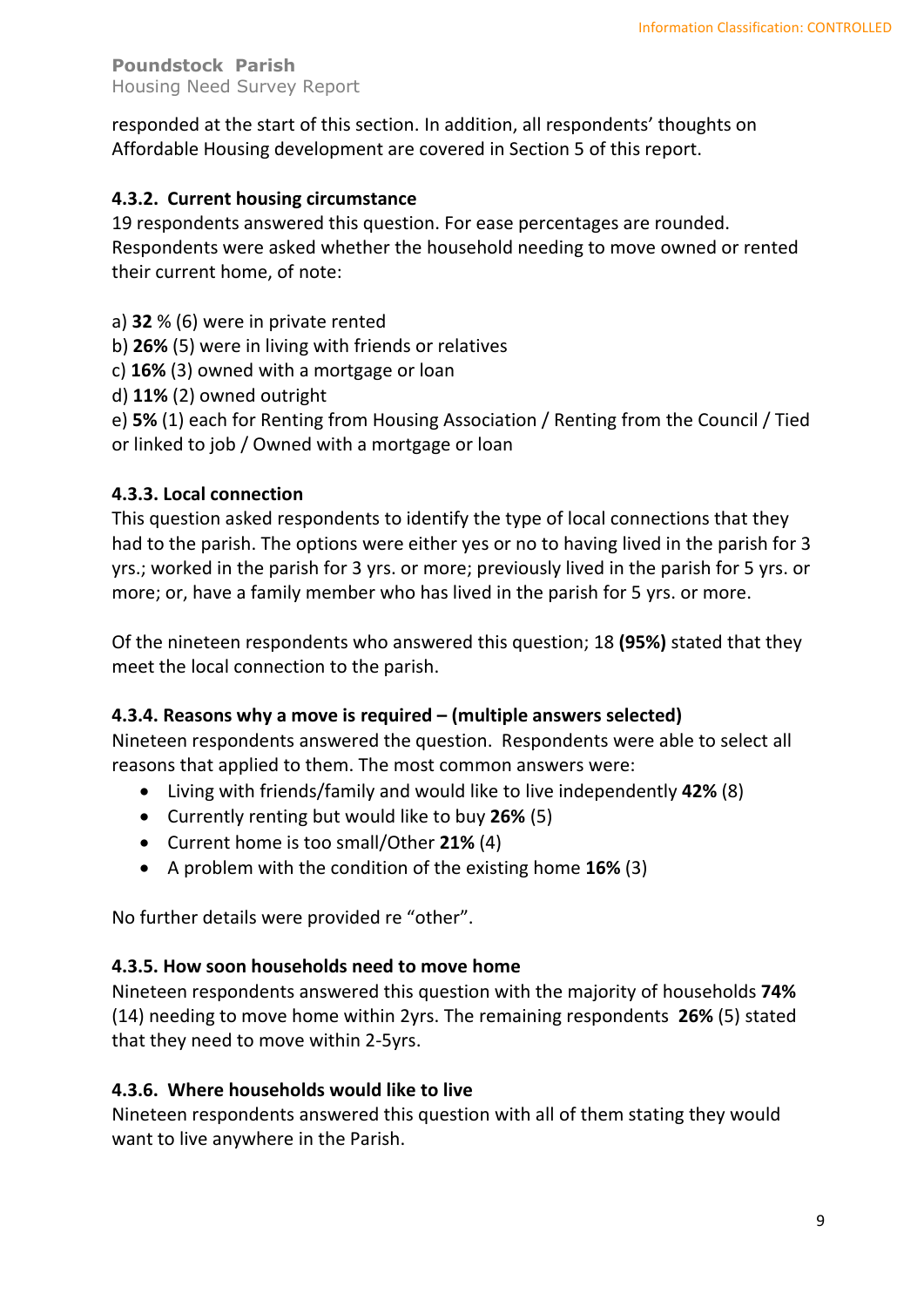#### **4.3.7. Tenure Type Preferences (multiple answers selected)**

Nineteen respondents answered this question. The following trends were noted:

a) 42% (8) of households indicated a preference for an open market<sup>9</sup> sale home b) **37%** (7) of households were seeking affordable rented (through a Registered Provider or the Council)

c) **32%** (6) of households were seeking Discounted Market Sale

d) **26%** (5) of households were seeking Shared Ownership homes

2 households indicated Private Rent would suit there needs and one household suggested *"Self build options. Sell plot to a local. And council housing that can be bought when lived in for so long IE 5 years"*

#### **4.3.8. Property size**

Nineteen respondents answered this question.

- 1 bed 21% (4) 2 beds 37% (7)
- 3 beds 27% (5)
- 4+beds 15% (3)

#### **4.3.10. Specific house types required**

16 respondents didn't have specific requirements; such as adaptations or older persons accommodation. For each of the following types 1 household responded.

- Accommodation on the ground floor
- Older persons accommodation
- *"Must have a garage"*

#### **4.3.11. Affordable homeownership prices**

Nineteen respondents answered this question. Respondents were asked to state how much they could afford for housing in the parish :

- **26%** (5) could afford **£125,001 - £155,000**
- **21%** (4) stated they **do not wish to purchase**
- **21%** (4) could afford to buy between **£155,001 - £200,000**
- **16%** (3) could afford **£200,001 - £300,000**
- **11%** (2) could afford to buy between **£80,001 - £100,000**
- **5%** (1) could afford to buy between **£300,001 +**

<sup>9</sup> Open Market – Properties for sale without any discount or local connection restrictions i.e. not an "affordable product"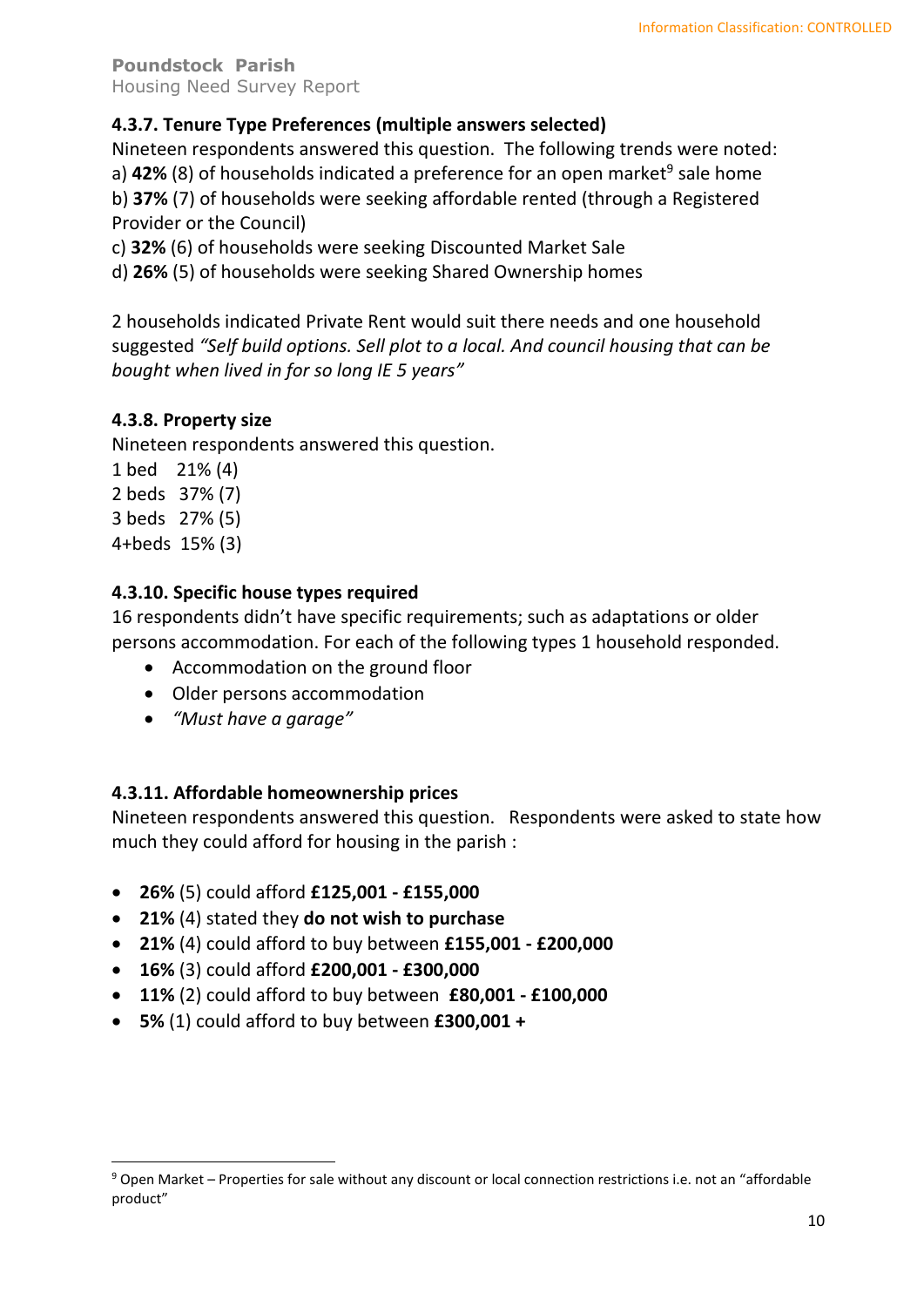### **4.3.12. Deposits**

Of the 15 households that were interested in purchasing a home:

- **47%** (7) households have access to a deposit of **£10,001 - £20,000**
- **20%** (3) households are able to raise a deposit of **£20,001 - £30,000**
- **20%** (3) households have access to a deposit of **£30,000 +**
- **13%** (2) households have access to a deposit of up to **£5,000**

Deposits of 10-15% of purchase price are typically required to purchase a Discounted Sale Home. On the 19<sup>th</sup> April 2021 the Government launched a 95% mortgage guarantee scheme. [https://www.gov.uk/government/news/new-95-mortgage](https://www.gov.uk/government/news/new-95-mortgage-scheme-launches)[scheme-launches](https://www.gov.uk/government/news/new-95-mortgage-scheme-launches)

#### **4.3.13. Affordability of rental costs**

**12** households indicated that they would consider renting a home. The amount these households could afford on monthly rent is outlined in Figure 2 below:

#### **Figure 2 - rental affordability**

The two households who had stated they would consider private rent both could afford a maximum of £701 - £800 per month.

| <b>Answer Choices</b> | <b>Number</b><br>Respondents |
|-----------------------|------------------------------|
| Do not wish to rent   |                              |
| £401 - £500 pcm       |                              |
| $£501 - 600$ pcm      | $\mathbf{z}$                 |
| $£701 - 800$ pcm      |                              |

#### **4.3.14 Is the household interested in self-build**

**58%** (11) households are interested in self build

**42%** (8) households are not interested in self build

#### **4.3.15. Are households registered for affordable housing?**

Nineteen respondents answered this question. All but two households are **not** registered with either [Homechoice](https://www.cornwallhousing.org.uk/find-a-home/homechoice-housing-register/) or [Help to Buy South](https://www.helptobuyagent3.org.uk/)**.** One household is registered with Homechoice only and one registered with Help to Buy South only. Consequently, the Housing Need Survey has identified **17 'hidden households'** that are not counted within the current registered housing need information.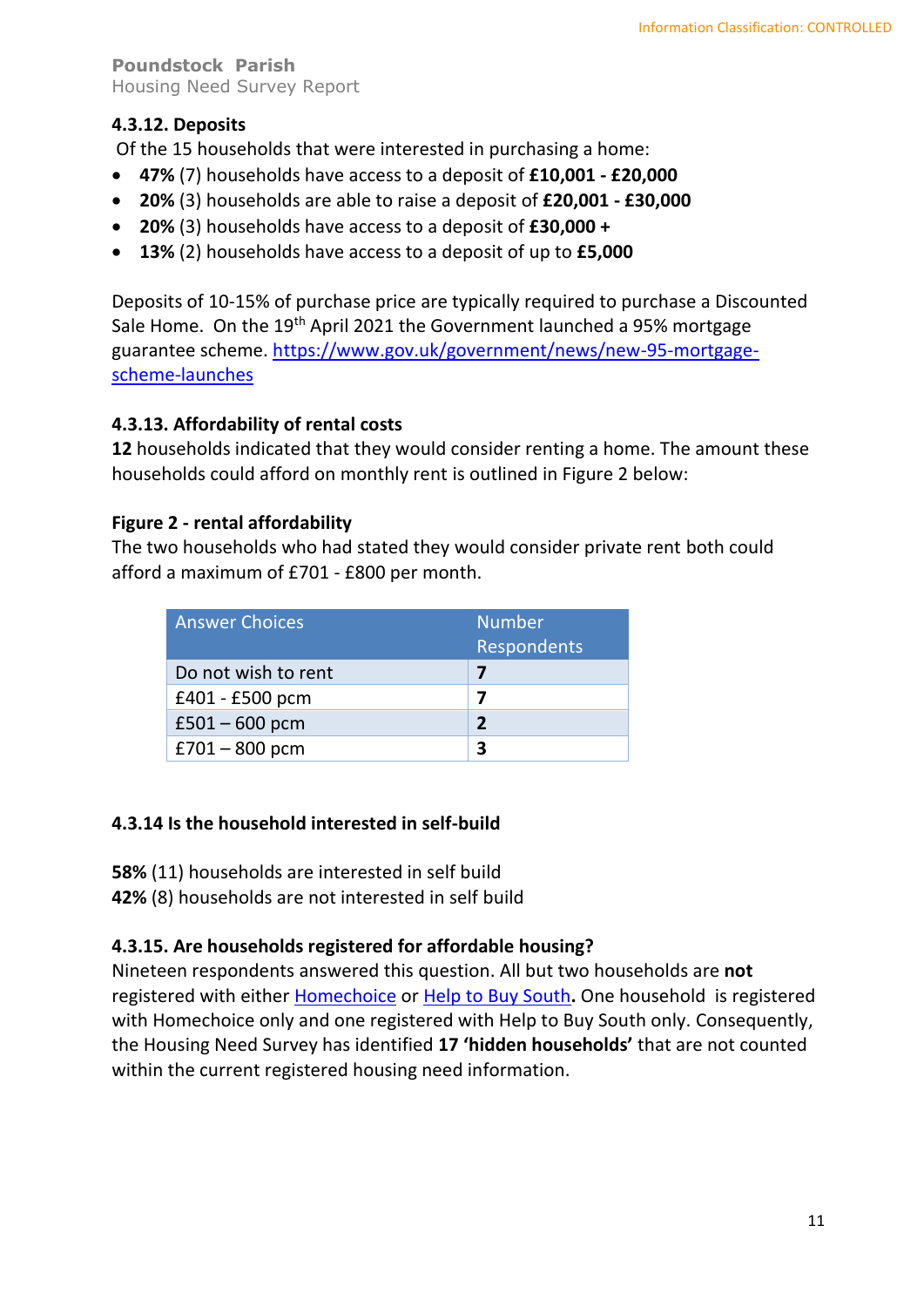#### <span id="page-11-0"></span>**4.4. Thoughts on Affordable Housing & Development**

#### **4.4.1. Support for Affordable Housing led development**

82 respondents answered this question.

- **65%** (53) were supportive
- **25%** (21) maybe supportive
- **10%** (8) not supportive

Further comments on affordable led housing can be found in the data report.

#### **4.4.2. Types of supportable development (multiple answers selected)**

Of the 81 respondents answering this question, the following tenure choices were identified;

- **68%** (55) Affordable homes to **purchase**
- **62%** (50) Affordable homes for **rent**
- $\bullet$  **15%** (12) **All** of the above
- **10%** (8) **Open market** homes
- **7%** (6) **None**
- **5%** (4) **Other** (no further details provided)

#### **4.4.3. Number of homes built**

83 respondents answered this question regards how many homes they would support being built;

- **30%** (25) 1-11
- **26%** (21) Don't mind
- **17%** (14) 21 30
- $\bullet$  **14%** (12) 11 20
- **12%** (10) None
- **1%** (1) 31+

#### **4.4.4 If there was future housing development in the parish, where would you prefer to see it located.**

67 respondents provided details and a sensitivity test was applied to illustrate positive, neutral, mixed and negative responses. 85% of responses were positive or neutral and only 6% negative, the remainder were mixed. A mixed response contained details of where housing development could be located but also detailed concern re development.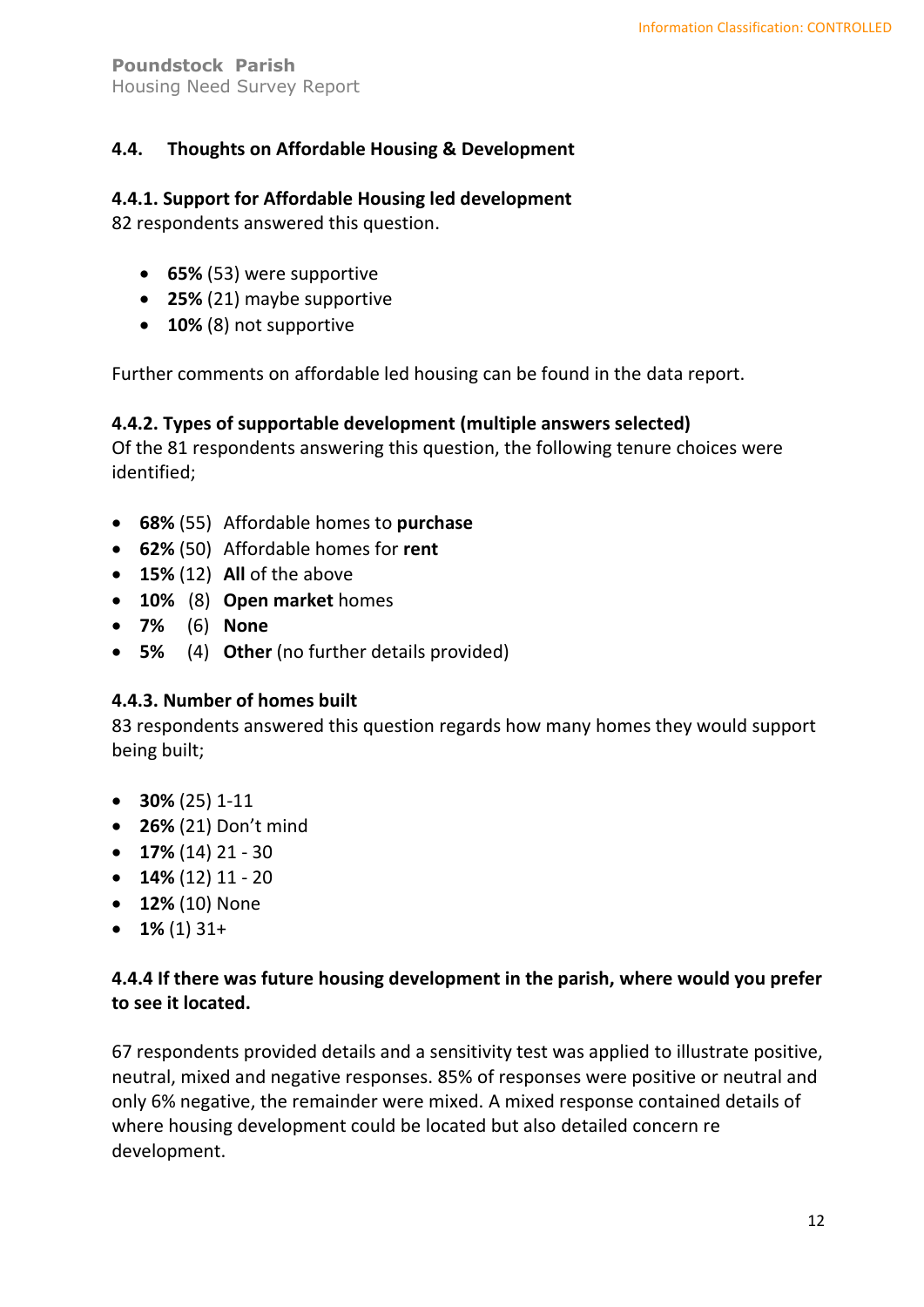| - 6% | 9% | 22.4% | 62.7% |
|------|----|-------|-------|
|------|----|-------|-------|

Analysing the free text responses Bangors was mentioned in 22 responses, Widemouth 12, Poundstock 9 responses and Treskinnick 8 . 2 responses mentioned Bangors and Poundstock together. Of the 9 responses mentioning Poundstock, 5 responses were in the context of Poundstock Parish rather than the settlement. Full details of the responses can be found in Annexe 1.

## <span id="page-12-0"></span>**5. Conclusions and Recommendations**

#### <span id="page-12-1"></span>**5.1. Summary of survey response**

**5.1.1.** Taking into consideration the breadth of the survey, in addition to the range of responses received, the Affordable Housing Team considers that it presents a statistically significant set of data with an overall response rate of **17%**.

**5.1.2.** The survey data has indicated that, as well as the **18** applicants currently on the Homechoice Housing Register, who are looking for an affordable home for rent, there are an additional **17 "hidden" households** who would like an affordable home but are not currently registered with the Council.

**5.1.3.** In terms of "demand" for eligible households<sup>10</sup> wishing to live in the parish. The survey identified **100%** of households seeking affordable housing wish to live in the parish. With regards the Homechoice register, **6 (33%)** of the **18** eligible local households stated a preference for living in the parish.

**5.1.4** The surveyed and registered local housing need demonstrates with confidence that there is an identified local housing need and demand for affordable housing in the parish. The survey indicates that the local need profile is greater than the Homechoice and Help to Buy South registers indicated alone.

#### <span id="page-12-2"></span>**5.2. Key statistical findings**

**5.2.1.** The survey identifies **19** respondents who are potentially in need of affordable housing (17 of which are not currently registered for affordable homes to rent or purchase) and that the local need profile is greater than the Homechoice and Help to Buy South registers indicated alone.

 $10$  Eligible households – A household that has been assessed as a qualifying household with a local connection to the parish of Poundstock as per the Homechoice Common Assessment Framework -

https://www.cornwall.gov.uk/media/rrcpbi2w/homechoice-common-assessment.docx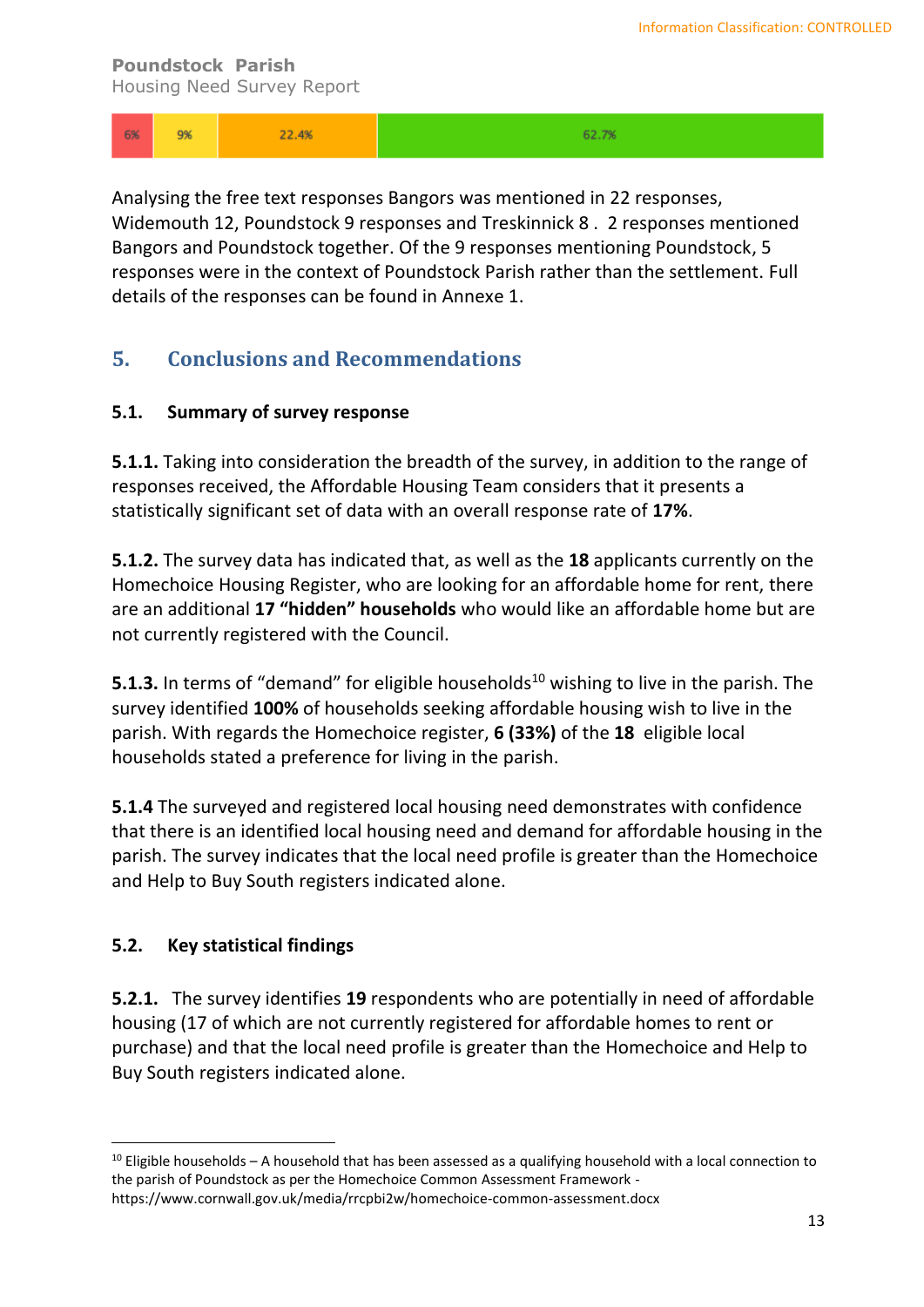**5.2.2.** It shows that, of those who consider themselves in housing need and answered the question (19), **100%** of respondents wish to live in the parish. The size of properties needed is split fairly evenly across 1,2 and 3 bed houses although it should be noted there are 3 households stating their requirement for 4+ bed houses.

**5.2.3.** The survey shows that, the main reasons why a move is required are (a) Living with friend or family and would like to live independently – 15 respondents (**42%**) and (b) 7 **(26%)** currently living in private rented accommodation.

**5.2.4.** Households indicating they would be interested in purchasing a home could provide an initial deposit of between £10,000 - £30,001+. All but one of the households stated they could afford a home to purchase in the price range of between £80,000 and £300,000.

If an average sales price of £382,250.00 (see [Rightmove](https://www.rightmove.co.uk/house-prices.html) extract below) is assumed, a discount percentage of 60% is applied<sup>11</sup> and a 10% deposit is required a household would need a deposit of £15,290.00.

Most recent "Rightmove"<sup>12</sup> information for Poundstock details:

*"Properties in Poundstock had an overall average price of £382,250 over the last year.*

*The majority of sales in Poundstock during the last year were detached properties, selling for an average price of £391,667 Semi-detached properties sold for an average of £354,000."*

**5.2.5.** There is urgency in respondents' need to move home, with **73%** stating that they would need to move within 2 year's.

**5.2.6.** In conclusion the survey data has indicated that, as well as the **18** applicants currently on the Homechoice Housing Register, who are looking for an affordable home for rent, and those registered with Help to Buy South seeking to buy an affordable home in the parish, there are an additional **17 "hidden" households** who would like an affordable home but are not currently registered with the Council. The survey indicates that the local need profile is greater than the Homechoice and Help to Buy South registers indicated alone.

<sup>&</sup>lt;sup>11</sup> Housing Supplementary Housing Document (SPD), discount percentage for a 3 bed property in Value Zone 3 [Cornwall Housing SPD](https://indd.adobe.com/view/d6991b3d-474f-4b3a-953a-77b4d812c222) page 37

 $12$  English and Welsh house price data is publicly available information produced by the HM Land Registry.

This material was last updated on 18<sup>th</sup> January 2022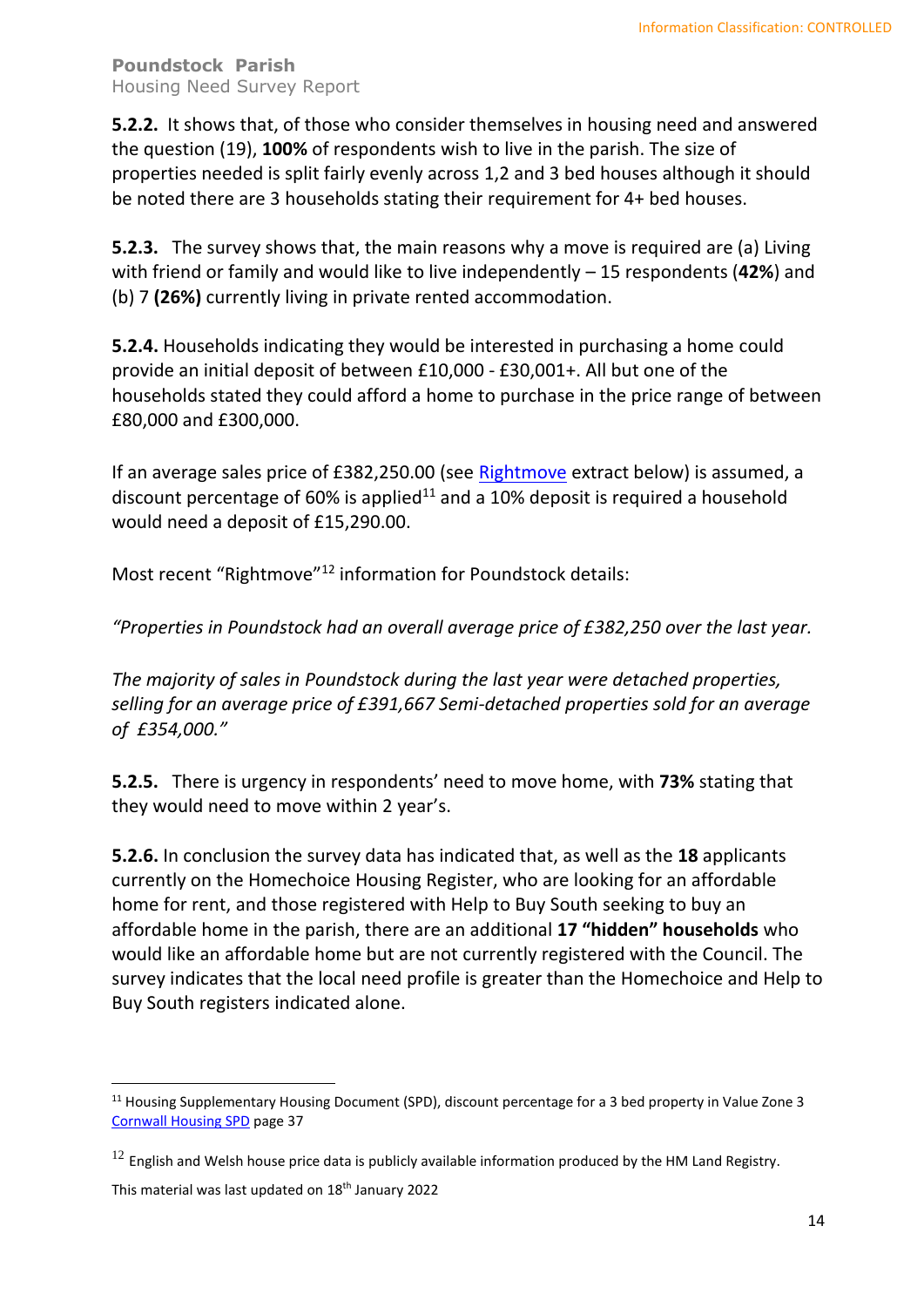**5.2.7.** It should be noted that households are not eligible to bid on affordable homes until they are registered on either the Homechoice or Help to Buy South registers.

**5.2.8.** There are a number of recommendations to consider through the ongoing development of the Neighbourhood Development Plan (NDP):

- With 90% of respondents supporting or may support affordable housing-led development and an identified registered and surveyed housing need, requiring to be met. The NDP may wish to consider (a) allocating or zoning land for housing / affordable housing development and (b) undertaking a site finding exercise to demonstrate capacity and how the need will be met.
- Affordable housing delivery should cater for both affordable rent and intermediate homes for sale, reflecting the results of this survey and the registered local housing need.
- In addition, the survey identified support for self-build with 11 of the 19 respondents in housing need confirming they would be interested in self-build – this could be explored further to understand the context and need; perhaps investigating not only self-build but other forms of community lead development including [Community Land Trust](https://www.communitylandtrusts.org.uk/) delivery.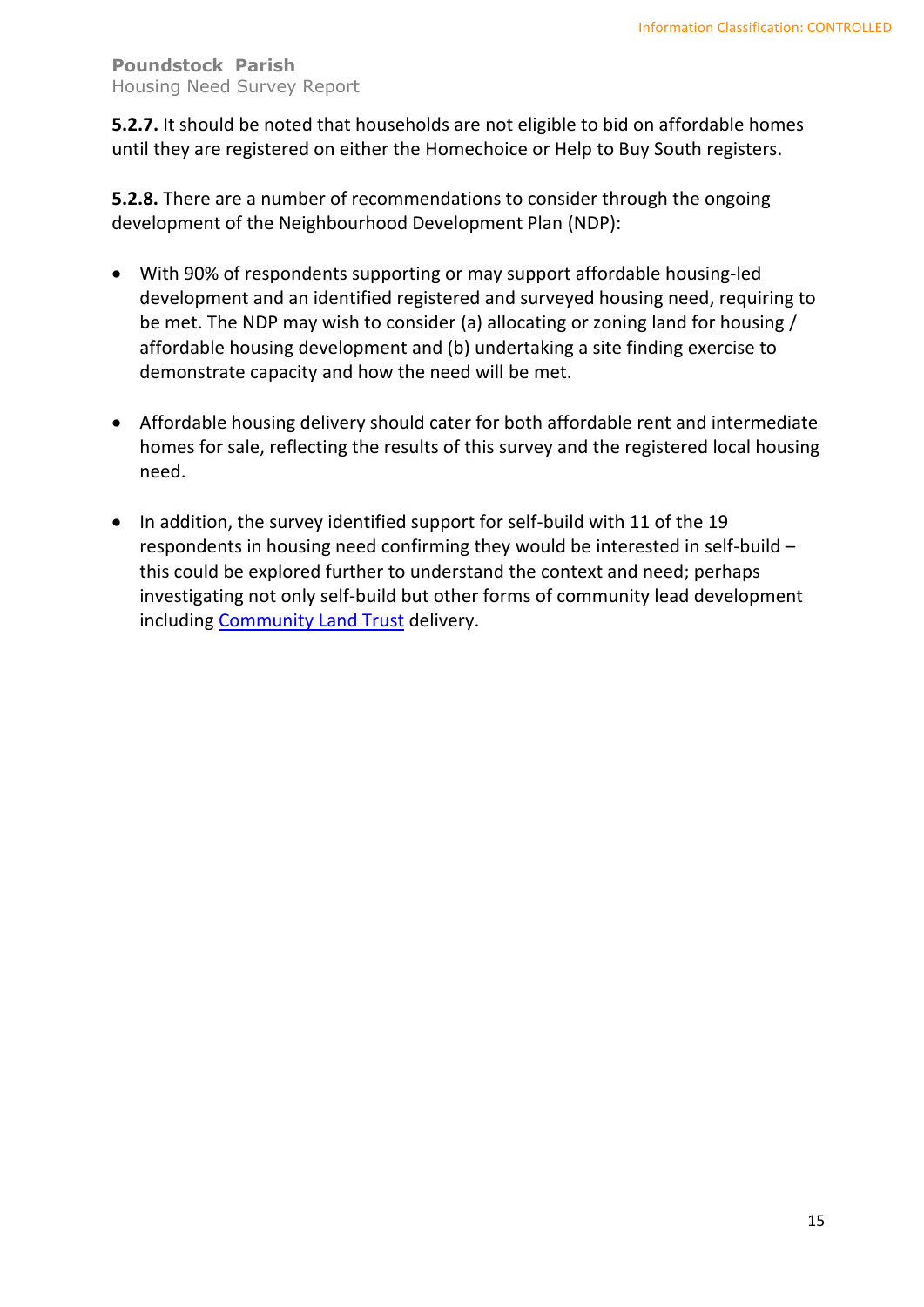#### <span id="page-15-0"></span>**Annexe 1 – Freetext responses**

## **If there was future housing development in the parish, where would you prefer to see it located? 67 Responses**

| $\mathbf{1}$   | Not Necessary                                                                                                                                                                                                                                                                                                                               |
|----------------|---------------------------------------------------------------------------------------------------------------------------------------------------------------------------------------------------------------------------------------------------------------------------------------------------------------------------------------------|
| $\overline{2}$ | Adjacent to Bangor's                                                                                                                                                                                                                                                                                                                        |
| 3              | Only as infill to existing parts of the parish spread out of<br>the Hamlets                                                                                                                                                                                                                                                                 |
| 4              | <b>Buttercup fields, Bangors</b>                                                                                                                                                                                                                                                                                                            |
| 5              | In areas where there is already established housing, i.e.<br>Bangors Green, Treskinnick Cross, Widemouth Bay.                                                                                                                                                                                                                               |
| 6              | On land which is no longer being farmed or infill land.                                                                                                                                                                                                                                                                                     |
| 7              | infill land and redundant farm land                                                                                                                                                                                                                                                                                                         |
| 8              | no preference                                                                                                                                                                                                                                                                                                                               |
| 9              | around Bangors Green where the other affordable housing<br>is                                                                                                                                                                                                                                                                               |
| 10             | bangors                                                                                                                                                                                                                                                                                                                                     |
| 11             | <b>Bangors</b>                                                                                                                                                                                                                                                                                                                              |
| 12             | I would like to see affordable developments in all parts of<br>the parish but understand that it is difficult to obtain land<br>in Widemouth because of development of second homes<br>being very lucrative. however it would be really nice to<br>have more young families both renting and buying<br>affordable housing in Widemouth Bay. |
| 13             | <b>Outskirts of Bude</b>                                                                                                                                                                                                                                                                                                                    |
| 14             | don't know what the options might be                                                                                                                                                                                                                                                                                                        |
| 15             | nowhere. Dont want any more house to ruin this beautiful<br>area                                                                                                                                                                                                                                                                            |
| 16             | There have been quite a few new houses in the Bangors<br>area, they look good and it would be ideal to develop in<br>this area                                                                                                                                                                                                              |
| 17             | Longmoor Widemouth Bay                                                                                                                                                                                                                                                                                                                      |
| 18             | Piecemeal around the parish - not just one "ghetto".                                                                                                                                                                                                                                                                                        |
| 19             | Not in Widemouth Bay as the sewage pumping station<br>cannot cope with any further development.<br>Small infill rural development, like the recent development                                                                                                                                                                              |
| 20             | at Bangors, Poundstock. This creates a natural expansion<br>and community.                                                                                                                                                                                                                                                                  |
| 21             | Along a bus route.                                                                                                                                                                                                                                                                                                                          |
| 22             | towards the outer edge of the parish                                                                                                                                                                                                                                                                                                        |
| 23             | Spread around the Parish                                                                                                                                                                                                                                                                                                                    |
|                | Difficult - brown field/in building would be best as much of                                                                                                                                                                                                                                                                                |
| 24             | the area is farm land, but I guess this doesn't come<br>available very often                                                                                                                                                                                                                                                                |
| 25             | On brown field sites outside of bude                                                                                                                                                                                                                                                                                                        |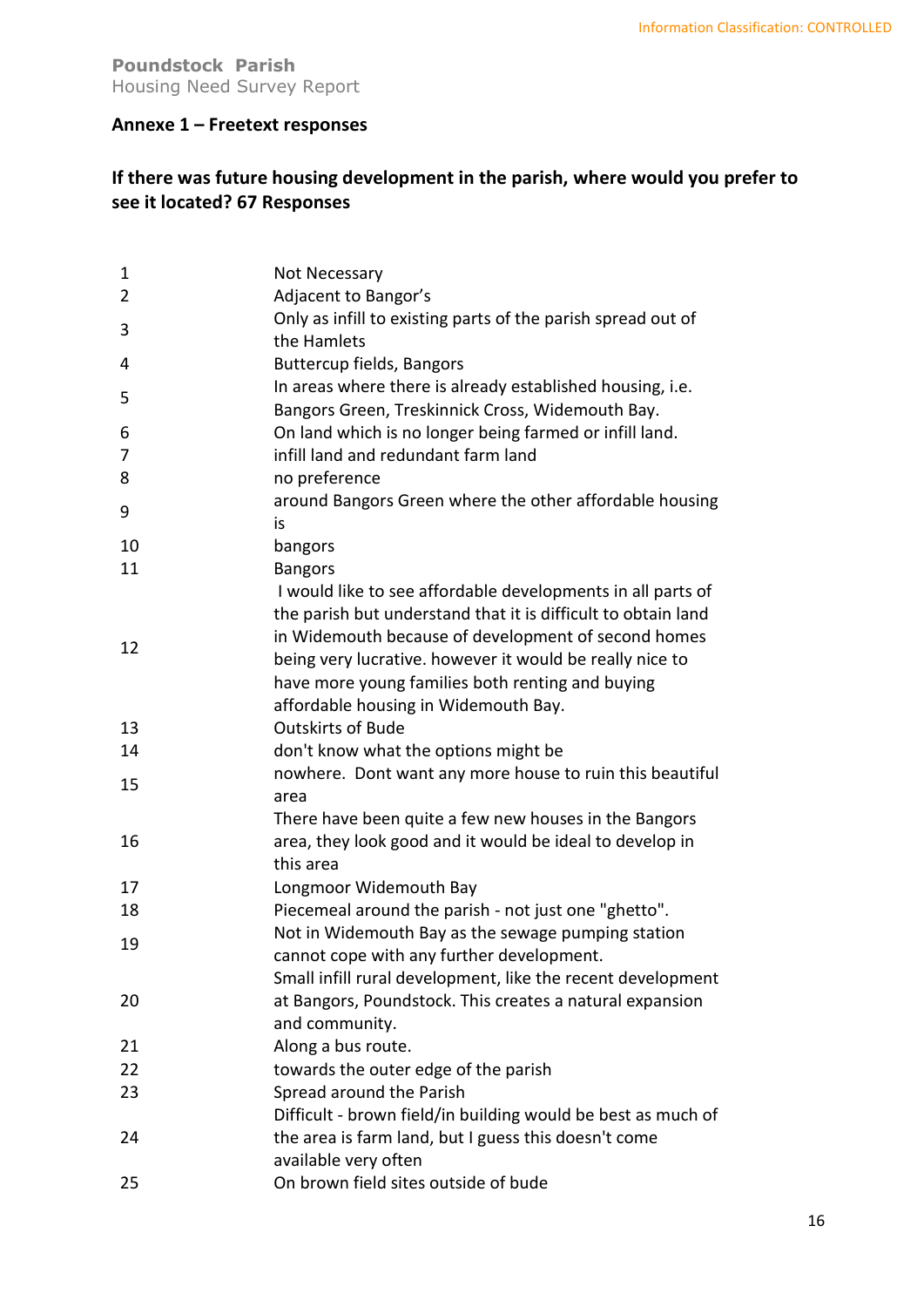| 26 | Within the Parish close to where amenties are or would be<br>provided in the scheme. It is vitally important that the<br>infrastructure is available prior to occupation. That is both<br>social infrastructure and physical infrastructure. Planners<br>seem to have no idea of the strain that giving planning<br>permission is putting on existing homes and families<br>particularly in areas such as Widemouth where drainage is<br>a real issue and the provision of further infrastructure<br>needs is either ignored or not realised<br>I would prefer to see a number of small developments |
|----|------------------------------------------------------------------------------------------------------------------------------------------------------------------------------------------------------------------------------------------------------------------------------------------------------------------------------------------------------------------------------------------------------------------------------------------------------------------------------------------------------------------------------------------------------------------------------------------------------|
| 27 | throughout the parish rather than one large estate.<br>Purpose built "affordable" estates are not helpful for social<br>cohesion and leave local families outside of the more<br>desirable parts of the parish. Within Poundstock there are<br>those who will want to live in rural localities sand those<br>who would prefer the coast, both should be<br>accommodated.                                                                                                                                                                                                                             |
| 28 | Brownfield sites or infill                                                                                                                                                                                                                                                                                                                                                                                                                                                                                                                                                                           |
| 29 | Not at Bangors                                                                                                                                                                                                                                                                                                                                                                                                                                                                                                                                                                                       |
| 30 | Along A39                                                                                                                                                                                                                                                                                                                                                                                                                                                                                                                                                                                            |
| 31 | At Bangors, where there is already an established estate.<br>If a need for more houses - which I question in Poundstock                                                                                                                                                                                                                                                                                                                                                                                                                                                                              |
| 32 | parish they must be located within easy reach of facilities<br>ie bus route/school/ shop/ play areas - so as to reduce the<br>number of cars etc.                                                                                                                                                                                                                                                                                                                                                                                                                                                    |
| 33 | On the edge of existing developments or villages to<br>maintain local communities                                                                                                                                                                                                                                                                                                                                                                                                                                                                                                                    |
| 34 | Bangors - along A39 stretch.                                                                                                                                                                                                                                                                                                                                                                                                                                                                                                                                                                         |
| 35 | where suitable land with good access is available                                                                                                                                                                                                                                                                                                                                                                                                                                                                                                                                                    |
| 36 | Bangor's area rather than Widemouth, With a new village<br>hall and shop as hub in the area                                                                                                                                                                                                                                                                                                                                                                                                                                                                                                          |
| 37 | anywhere                                                                                                                                                                                                                                                                                                                                                                                                                                                                                                                                                                                             |
| 38 | West of the present Bangors Estate Development.<br>No development in Areas of Outstanding Natural Beauty.<br>Future development in AONB buffer zones should be<br>sympathetic with and blend with the countryside. The<br>location of new development should not be highly visible<br>such a Buttercup Field on the A39 on the Bangors<br>crossroad (Buffer zone Area of Great Landscape Value).<br>Buttercup Field (a rural housing association project) is set<br>on the landscape horizon and can be seen for miles from<br>AONB area.<br>The introduction of new development should not          |
|    | introduce unnecessary light pollution in the form of<br>excessive street lighting in rural areas.                                                                                                                                                                                                                                                                                                                                                                                                                                                                                                    |
| 39 | Up at the back of the Church at Widemouth ??????????                                                                                                                                                                                                                                                                                                                                                                                                                                                                                                                                                 |
| 40 | Bangor's aria.                                                                                                                                                                                                                                                                                                                                                                                                                                                                                                                                                                                       |
| 41 | <b>Bangors</b>                                                                                                                                                                                                                                                                                                                                                                                                                                                                                                                                                                                       |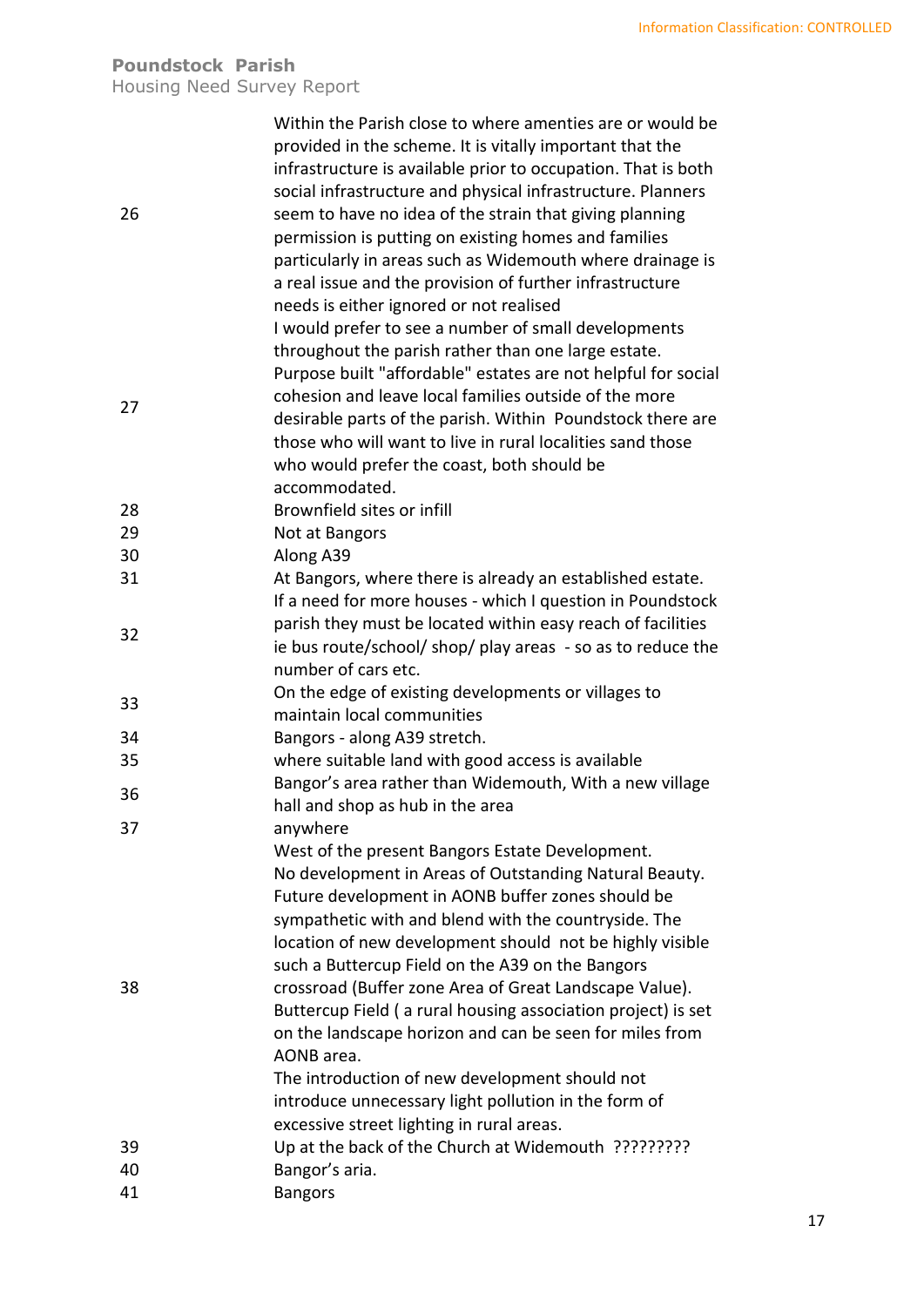## **Poundstock Parish**

Housing Need Survey Report

|    | It is very hard to know where would be best but having a                          |
|----|-----------------------------------------------------------------------------------|
| 42 | crematorium seems a waste of space when housing is so                             |
|    | needed                                                                            |
| 43 | Bangors area or Treskinnick Cross.                                                |
|    | As discussed at the consultation meeting for the                                  |
| 44 | NDPTreskinnick or Bangors highlighted.                                            |
| 45 | Along Leverlake Rd between Quincborough Farm and A39                              |
|    | Don't mind, i'ld live anywhere in relation to the village, as                     |
| 46 | long as walking distance to the surf.                                             |
| 47 | Poundstock                                                                        |
| 48 | Away from Widemouth bay                                                           |
| 49 | Near the A39 poundstock. Not Widemouth                                            |
|    |                                                                                   |
| 50 | leave to local parish council to decide.                                          |
|    | land available at Bangors and Treskinnick cross.                                  |
| 51 | Interspersed within existing developments                                         |
| 52 | Near other houses                                                                 |
| 53 | Off the A39                                                                       |
| 54 | Near to an existing community. Possibly on the boundary                           |
|    | of Poundstock ?                                                                   |
| 55 | Anywhere                                                                          |
| 56 | Otterham                                                                          |
|    | Not ribbon development along the road, which eventually                           |
|    | connects up hamlets and villages and are then infilled, and                       |
|    | their character ruined, and not prime farmland or areas                           |
|    | that threaten woodlands and sensitive valuable wildlife                           |
|    | habitats. We must not be overwhelmed by too many                                  |
|    | people from other parts of the country buying up all these                        |
|    | new houses being built, the housing must be for local                             |
| 57 | people. Bude is a case in point. The town is now suffering                        |
|    | in a way it never did, for eg. there are so many petty                            |
|    | crimes and shop windows being smashed overnight. It's                             |
|    | appealing character is disappearing as it grows bigger.                           |
|    | Poundstock must think hard before it acts. Also, where are                        |
|    | the new surgeries, dentists, schools for these people and                         |
|    | we so badly need a hospital in the area.                                          |
| 58 | out of sight                                                                      |
| 59 | Bangors, Treskinnick Cross                                                        |
|    | Poundstock side of the A39, Further along the A39                                 |
|    | between the parish hall and Widemouth turning,                                    |
|    | Treskinick Cross. Any further development must have                               |
| 60 | increased infrastructure, transport links, road safety                            |
|    |                                                                                   |
|    | measures including increased pavements, better crossing<br>facilities on the A39. |
|    |                                                                                   |
|    | Derelict Farmyards and brownfield sites. Infill at Bangors,                       |
| 61 | Widemouth Bay and Treskinnick. Small scattered                                    |
|    | developments rather than one large eyesore.                                       |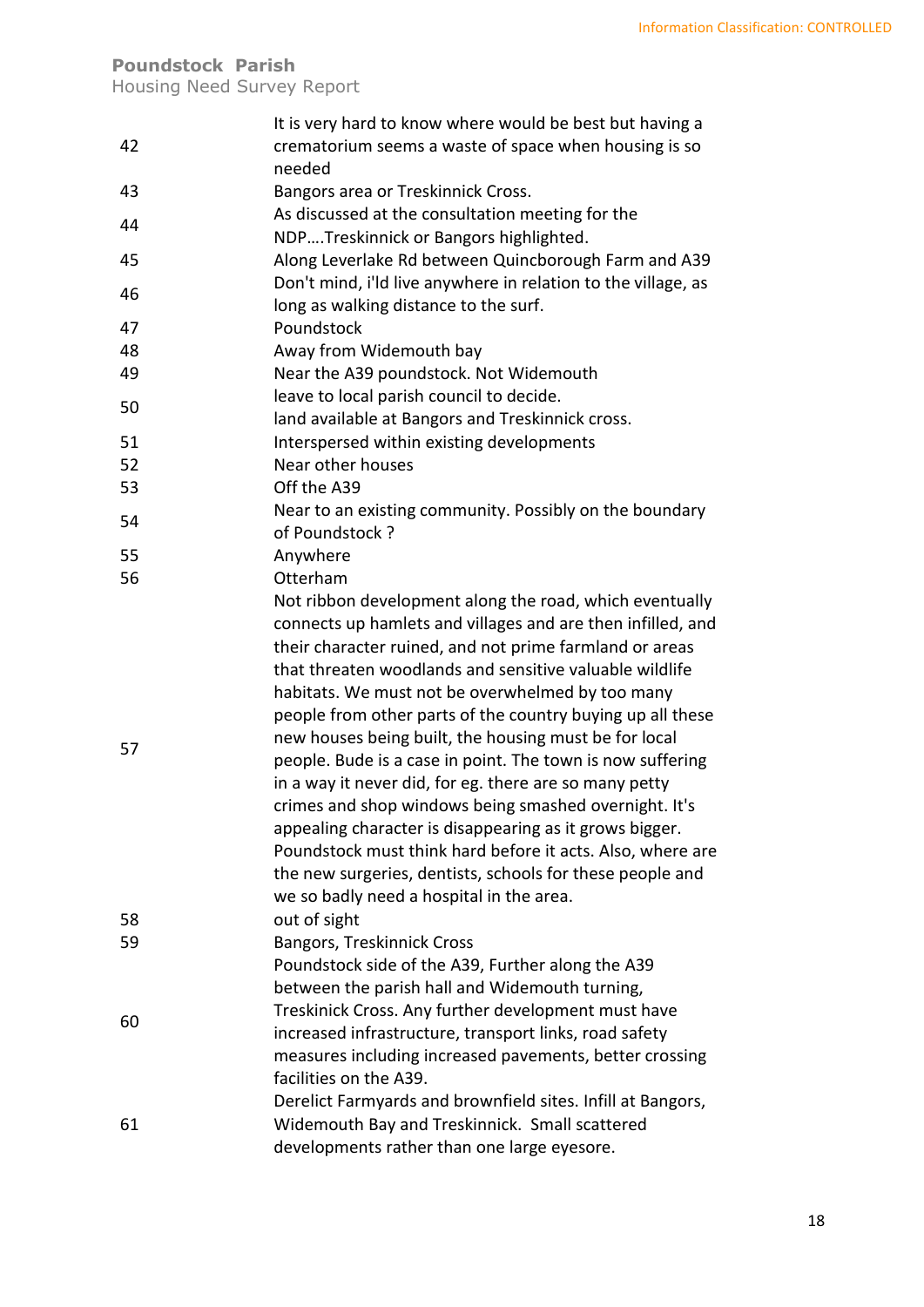## **Poundstock Parish**

Housing Need Survey Report

|    | Brownfield sites, unused farmyards etc. Small scattered   |
|----|-----------------------------------------------------------|
| 62 | development using Infill near existing hamlets,           |
|    | Widemouth, Bangors and Treskinnick.                       |
| 63 | Not another in Poundstock or Bangors. Other villages need |
|    | to be considered                                          |
| 64 | Within or extending an existing settlement, infill or     |
|    | rounding off.                                             |
| 65 | Locals need to live locally                               |
| 66 | Along A39 corridor. Sites identified in NDP.              |
| 67 | Not where they will be turned into holiday homes.         |
|    |                                                           |

## <span id="page-18-0"></span>**Annexe 2 – Glossary of Terms**

| <b>Affordable rent</b>                      | Usually rent paid to a registered provider or local authority at no more<br>than 80% of open market rent                                                                        |
|---------------------------------------------|---------------------------------------------------------------------------------------------------------------------------------------------------------------------------------|
| <b>Discounted</b><br>market sale            | property sold at a discounted value from the full open market value                                                                                                             |
| Eligible<br>households                      | a household that has been assessed as a qualifying household with a<br>local connection to the parish of Poundstock as per the Homechoice<br><b>Common Assessment Framework</b> |
| <b>Free text</b><br>response                | a text response that is not standardised and allows a respondent to<br>provide information unconstrained                                                                        |
| <b>Housing</b><br><b>Association</b>        | a non-profit organisation that rents houses and flats to people on low<br>incomes or with particular needs                                                                      |
| <b>Housing</b><br>demand                    | the type and number of houses that households will choose to occupy<br>based on preference and ability to pay.                                                                  |
| <b>Housing need</b>                         | is an unconstrained assessment of the number of homes needed in an<br>area                                                                                                      |
| Neighbourhood<br><b>Development</b><br>Plan | Plans developed by communities to set out the vision for an area and<br>the planning policies for the use and development of land within a<br>parish or Neighbourhood           |
| Open market                                 | an unrestricted market with free access by and competition of buyers<br>and sell                                                                                                |